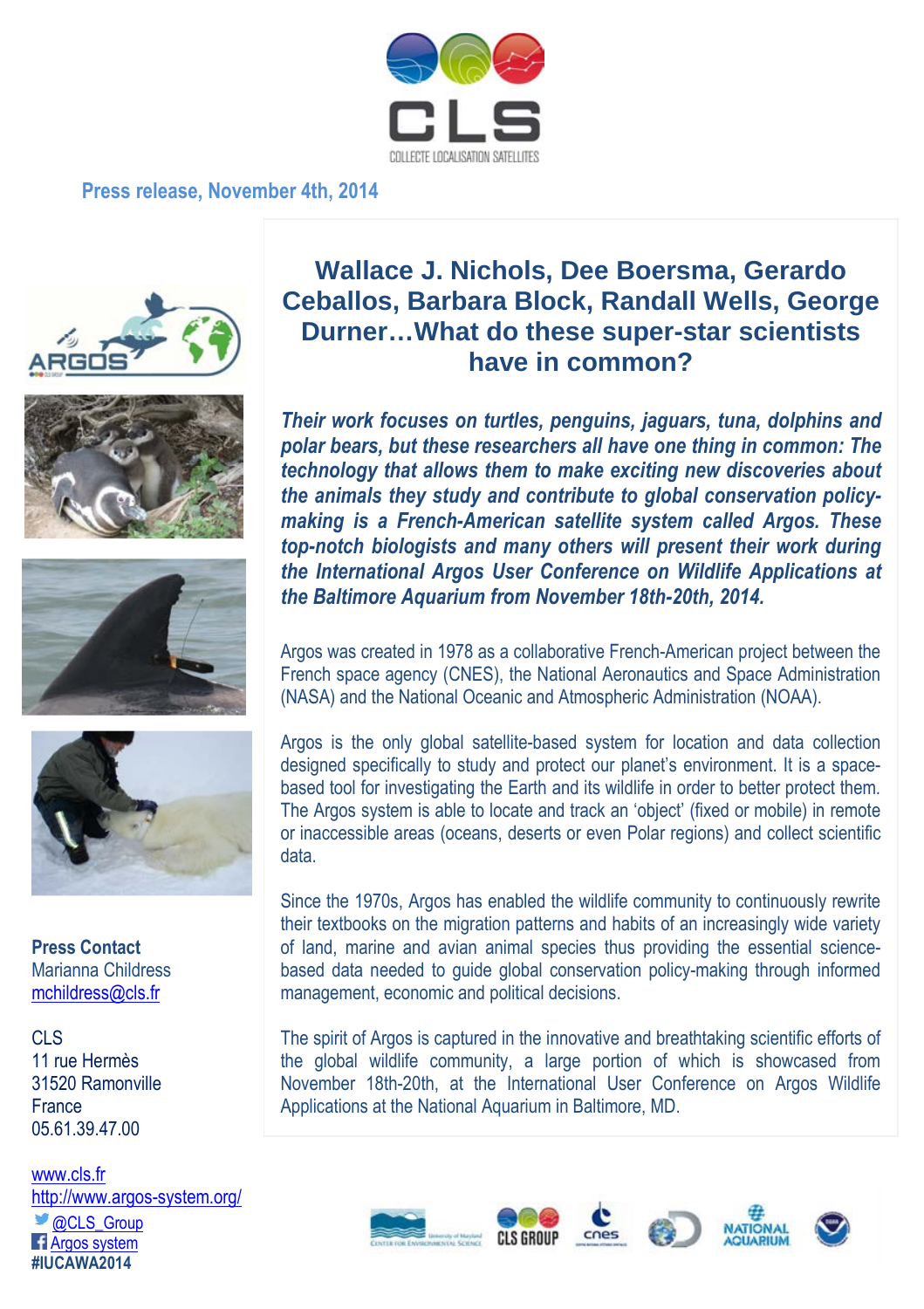



**Dr. Wallace «J.» Nichols** is a scientist, wild water advocate, movement-maker, New York Times bestselling author, and dad. He takes a slow, collaborative approach with leaders in businesses, government, non-profits, and academia to inspire a deeper connection with nature and inventive solutions to pressing issues. His research and expeditions have taken him to coasts and waterways across North, Central and South America, to Asia, Africa, Australia, and Europe where he continually finds that the emotional connection to waters of all kinds--rather than force of financial gain--is what keeps his colleagues and collaborators working hard to understand and restore our blue planet.



**Dr. Dee Boersma** has been dubbed the "Jane Goodall of penguins" by the New York Times. Seabirds are her passion. She has shown that even a small oil spill over a hundred kilometers from their nest can cause fork-tailed storm-petrels to feed contaminated food to their offspring, and that climate variation can cause Galapagos penguins to desert their eggs and chicks. Dr. Boersma considers penguins «marine sentinels,» sounding the alarm on environmental threats to ocean ecosystems. Dr. Boersma and her students follow the lives of individual penguins, monitor the colony, and develop the data needed to plan effective conservation efforts at Punta Tombo, Argentina.



**Dr. Gerardo Ceballos** is a major figure in global conservation science, carrying out strenuous field work testing ideas in countryside biogeography and doing important theoretical/practical work on the global distributions of mammals and their significance for mammal conservation as well as on global rates of extinction as humanity triggers the sixth great extinction event. Ceballos also has been responsible for enormous direct contributions to the preservation of the biodiversity of Mexico -- a global «hotspot.»

Dr. Ceballos' work was recognized this year with the prestigious Indianapolis Prize, a biennial award given to individuals for «extraordinary contributions to conservation efforts» affecting one or more animal species by the Indianapolis Zoo. It is considered to be the world's leading award for animal conservation by members of the professional wildlife conservation community.

www.cls.fr http://www.argos-system.org/ **@CLS\_Group** Argos system **#IUCAWA2014**